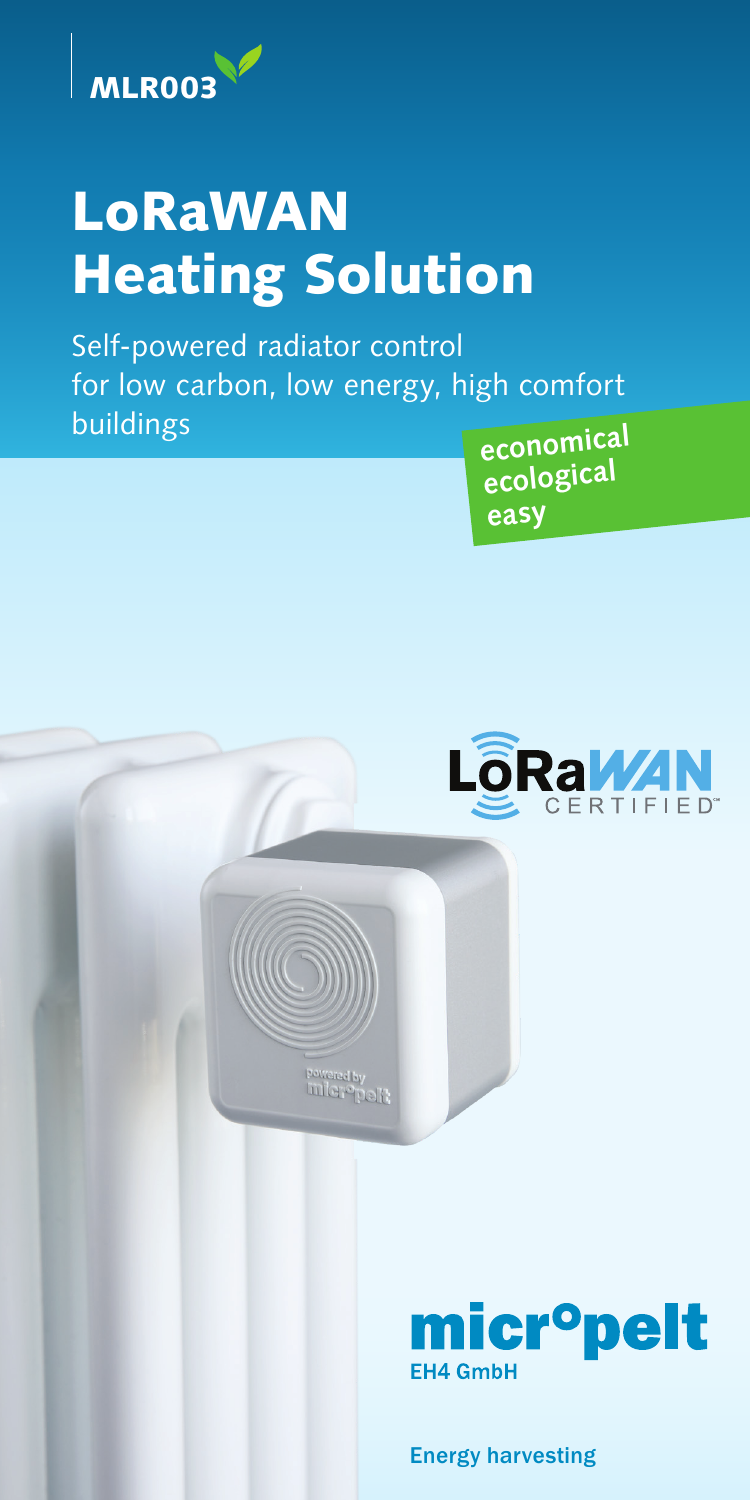# Sustainable technology

# Advantages

LoRaWAN offers long range communication capability, reducing network deployment and hardware cost















## **ecological**

- reduce energy consumption
- $-$  reduce CO<sub>2</sub> emissions

#### **economical**

- reduce heating cost
- save maintenance charges
- low system and labor cost

#### **easy**

- easy installation
- no batteries, no cables
- maintenance-free

### **flexible**

- suitable for all types of buildings
- great benefit with old and big buildings, housing complex

#### **automatic control**

- heat only when necessary
- individual and automatic room temperature control

#### **wireless**

- Long range LoRaWAN EU868MHz radio
- Gateway solution to cloud (TCP/IP, Mqtt) or Modbus/BACnet

#### **encrypted**

– high encryption standard through AES-CTR 128-bit process

#### **certified**

- Radio EN300220-2V3.1.1/-2V3.2.1/-1V3.1.1
- Radio EMC EN301489-1 V2.2.3/-3 V2.1.1
- EMC EN 55014-1/-2
- Human exposure EN62479
- Product safety EN60335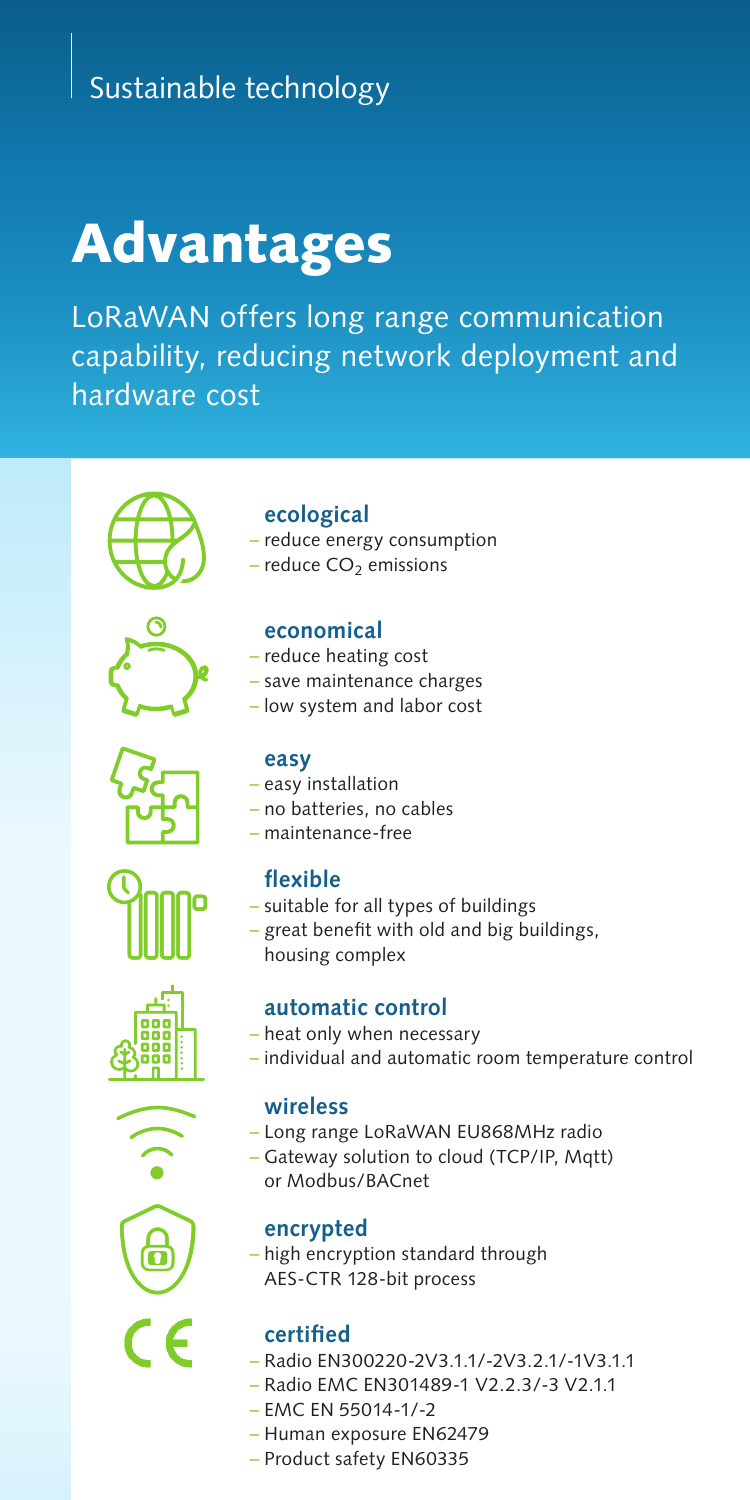# Micropelt long range valve actuator



Self-sustaining, wireless radiator actuator with Micropelt thermogenerator and LoRa long range and low power sub-GHz radio



## **Product features**

- > Maintenance-free operation through conversion of temperature differences into electrical energy
- > Eliminates the need to change batteries
- > Robust design for use in public areas
- > Contactless user interface

## **Functions**

- > Operates in valve position (%) or temperature setpoint (°C)
- <sup>&</sup>gt; Ambient and flow sensor temperatures (°C)
- <sup>&</sup>gt; Battery status, motor status
- <sup>&</sup>gt; Radio communication and status
- <sup>&</sup>gt; Reports power consumption and generation
- > USB rechargeable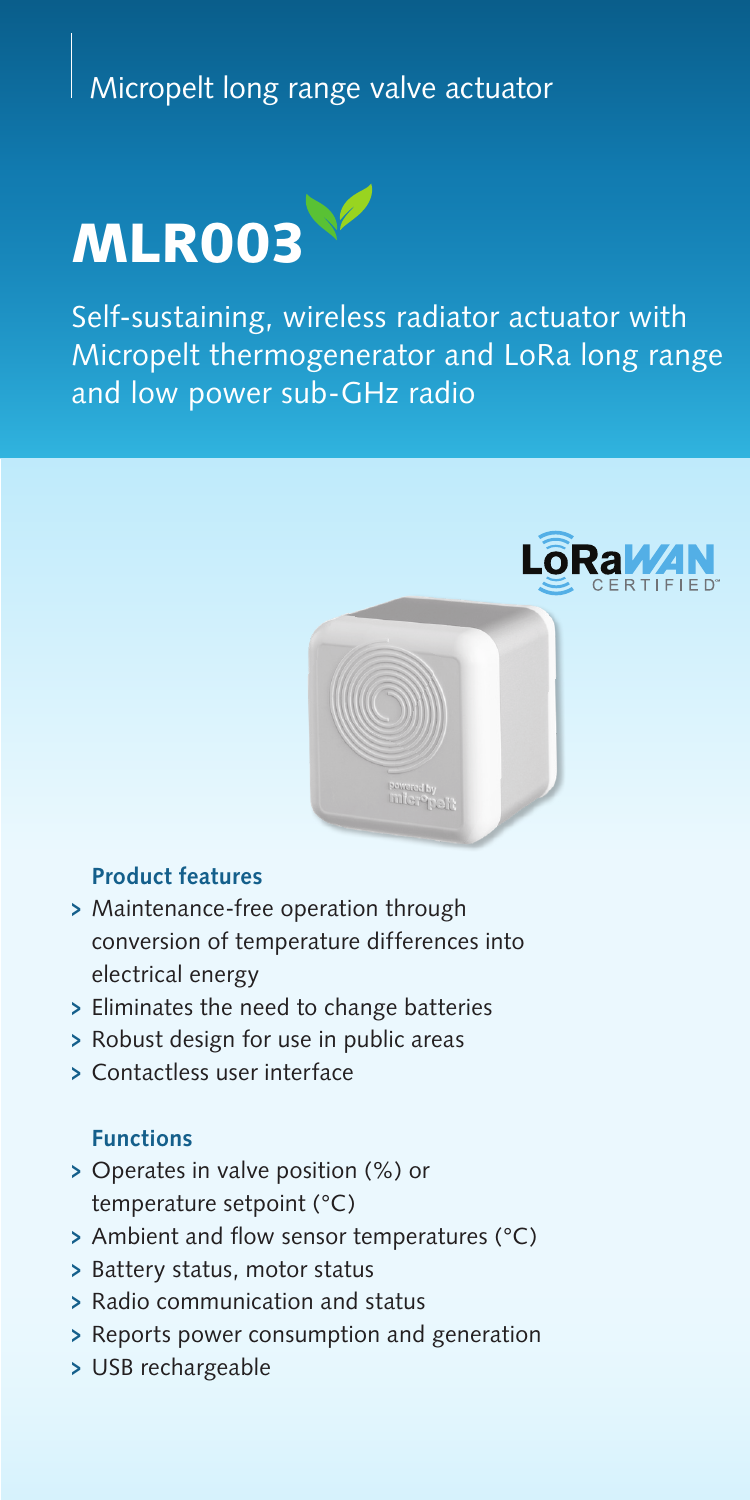# Heating control with LoRaWAN

# Cloud Solution

In collaboration with Engie Solutions

## **n Devices per building**









Window contact MWC001L

- Presence sensor MPS001L
- Temperature sensor MTS001L

Valve actuator MLR003



**LoRaWAN RF** Long range radio, reliable both indoor and outdoor

#### **1 Gateway per building**



**Gateway incl.**

Network server / Join server / Key management / MQTT Broker / Mqtt/https / Pre-commissioned



**TCP/IP**

## **Cloud**

Cloud control / Dashboard / Application / Services / Monitoríng / Device management / Decoding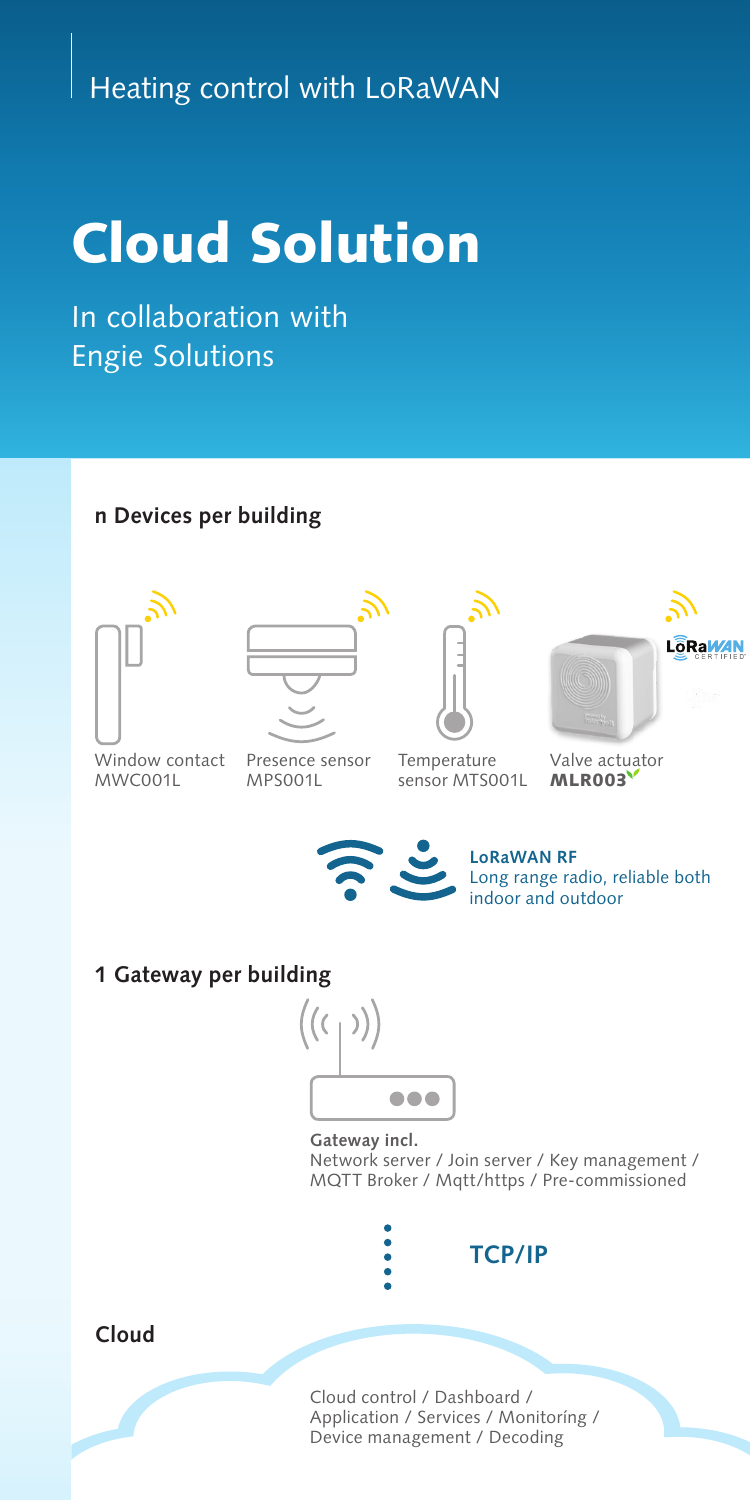# Building Management

for building management systems

## **n Devices per building**







**LoRaWAN** 

Window contact MWC001L

Presence sensor MPS001L

Temperature sensor MTS001L





#### **1 Gateway per building**



**Gateway incl.** LoRaWAN / MQTT client / BACnet / Desktop application